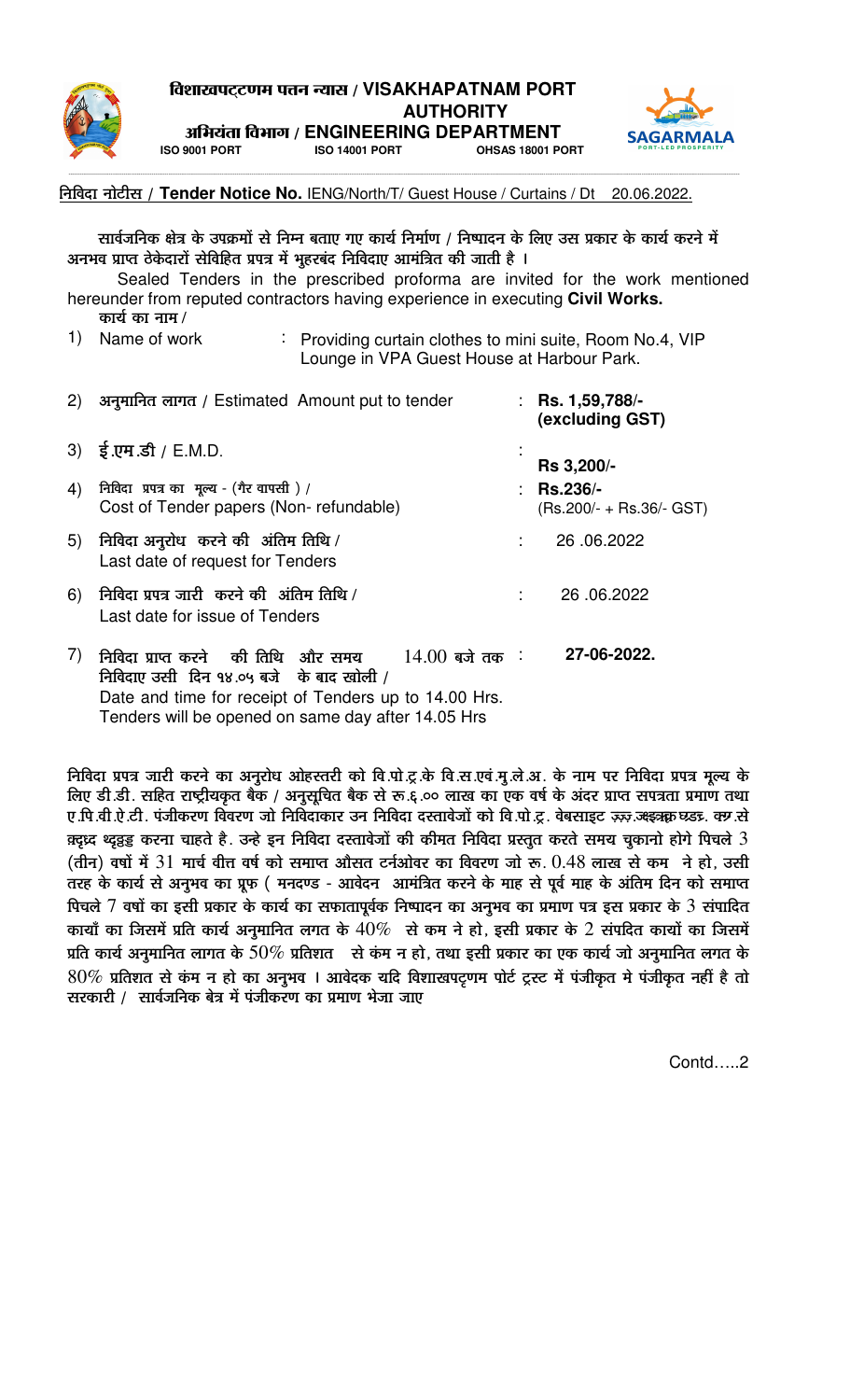Request for issue of Tender papers shall be addressed to the undersigned enclosing D.D. in favour of FA&CAO/VPT towards cost of Tender papers along with copies of Solvency from Nationalised Bank/ Scheduled Bank to the extent of Rs.0.75 Lakhs obtained within one year. The Tenderer who wishes to download the Tender documents from the VPT Website (WWW VIZAG PORT. Com) have to pay the cost of Tender papers at the time of submission of Tender in a separate sealed cover. Otherwise their Tender will not be considered, the Tenderers are required to observe the website to find out any corrigendum issued subsequent to the downloading of the Tender notice and schedule. Details of average annual turnover not less than Rs. 0.48 lakhs during the last 3 (three) years ending 31st March of the previous financial year, duly certified by the Charted Accountant, proof of experience in civil works i.e., experience of having successfully completed civil works during last 7 years ending last day of month previous to the one in which applications are invited should be 3 (three) civil works completed each costing not less than the amount equal to 40% of the estimated cost (or) 2 (two) civil works completed each costing not less than 50% of the estimated cost (or) 1 (one) civil work completed costing not less than 80% of the estimated cost and proof of Registration with Government / Public Sector undertaking in respect of applicants not registered with Visakhapatnam Port Trust.

#### **If any amendment or addendum will be issued before opening of the Tenders and the same may be looked in the VPT Web site and any further clarifications can also obtained from CE's office VPT.**

<u>निविदा प्रपत्र जारी करने का अधिकार सूरक्षित है ।</u> The right of issue of tenders is reserved.

> $\Phi$ कार्यकारी अभियंता –(North) SUPDT. ENGINEER (North)

### **Copy to** :

 DY.C.E / SE (CP) / AXE (H.P) - for information. FA&CAO / Nodal Officer, IT / C.V.O. -for information Dy. Director (ITS) along with complete bid document in Soft copy to publish in the Web site of V.P.T. up to 26 -06-2022. Asst. Secretary / OS - to arrange to display the tender notice on the notice board. M/s.Builders Association of India, Plot No.43&44,

4th Floor, Siripuram, Visakhapatnam The Garison Engineer, MES, Visakhapatnam The Chief Engineer, DGNP, Visakhapatnam The Chief Engineer, NAVY, Visakhapatnam The Supdt. Engineer, CPWD, Visakhapatnam The Supdt. Engineer, R&B, Visakhapatnam The Supdt. Engineer, Public Health Visakhapatnam The Chief Engineer, VMC, Visakhapatnam The Chief Engineer, VUDA, Visakhapatnam The Divl. Rly. Manager(Engg.), Waltair, Visakhapatnam The Chief Engineer, M/s. R.I.N.L., Steel Plant, Visakhapatnam The Chief Engineer, M/s. N.T.P.C., Visakhapatnam The Chief Engineer, M/s. N.H.A.I., Marripalem, Visakhapatnam

For information with a request to arrange wide publicity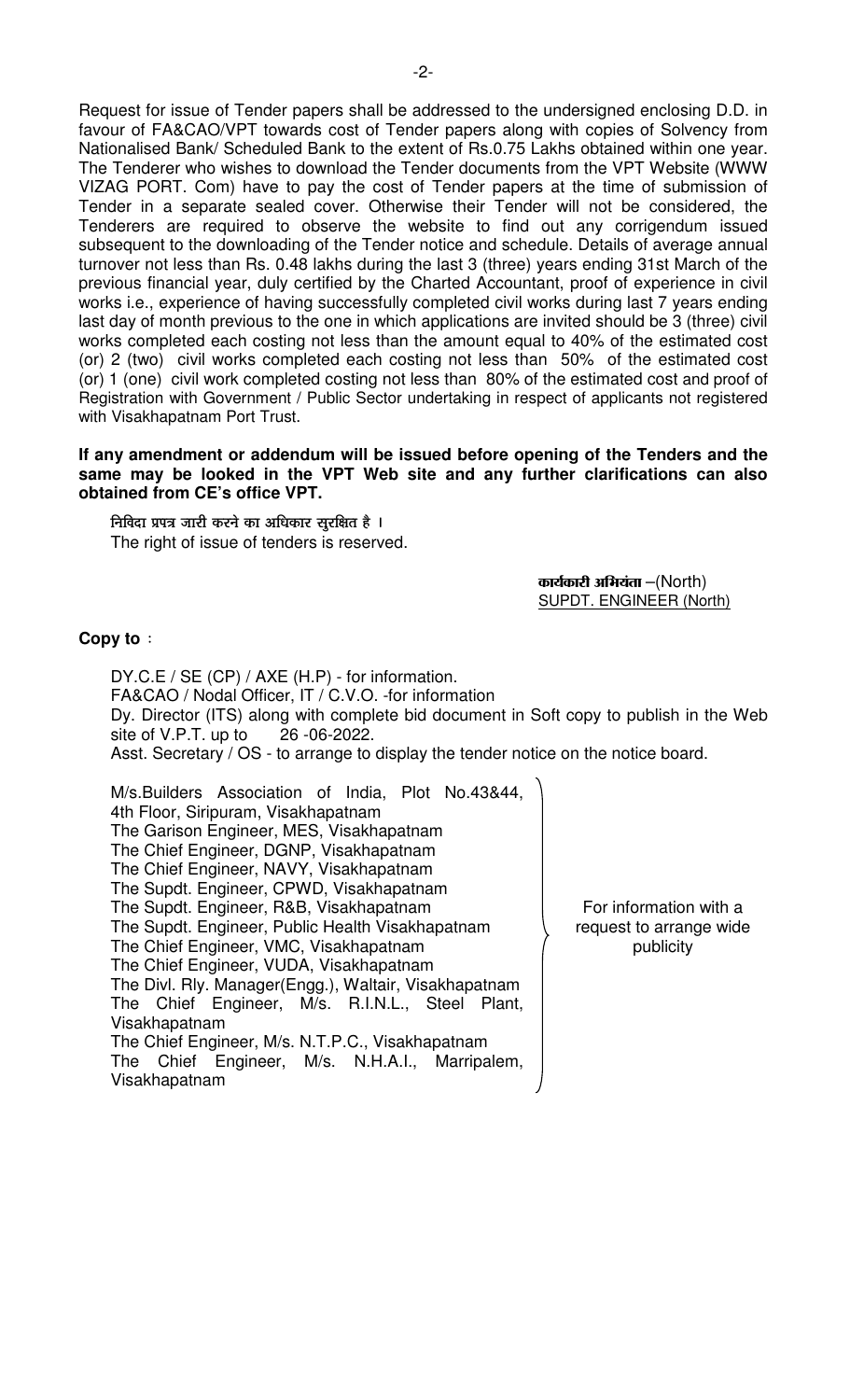## **PERCENTAGE - TENDER FOR WORKS**

 I / We hereby Tender for execution for Board of Trustees of the Visakhapatnam Port Trust of the works specified in the Tender memorandum within the time specified in such memorandum at the rates specified therein and in accordance in all respects with the specifications design and instructions in writing referred to in Rule - 1 hereof and in clause - II of the conditions of contract and with such materials as are provided for by end in all other respects in accordance with such conditions so far as applicable.

## **MEMORANDUM (GENERAL DESCRIPTION)**

| a)           | Name of the work                                                 |   | Providing curtain clothes to mini suite,<br>Room No.4, VIP Lounge in VPA Guest<br>House at Harbour Park.                                                          |
|--------------|------------------------------------------------------------------|---|-------------------------------------------------------------------------------------------------------------------------------------------------------------------|
| b)           | <b>Estimated Cost</b>                                            | ÷ | Rs. 1,59,788/-<br>(excluding GST)                                                                                                                                 |
| $\mathsf{C}$ | <b>Earnest Money</b>                                             |   | <b>Rs 3,200/-</b>                                                                                                                                                 |
| $\mathsf{d}$ | <b>Security Deposit</b>                                          |   | 10% of the contract amount                                                                                                                                        |
| e)           | Percentage to be deducted from bills<br>towards Security Deposit |   | 10% of the gross bill amount will be<br>recovered towards S.D. from the bills till the<br>entire amount of 10% of the contract value<br>is reached including EMD. |
| f            | Time allowed for the above work :<br>from date of written order. |   | 20 Days.                                                                                                                                                          |
| g)           | Maintenance period                                               |   | 03 (three) Months                                                                                                                                                 |

| Item<br>No. | Item of Work | Quantity | Unit<br>Per | Rate to be<br>Quatationed | Amount |
|-------------|--------------|----------|-------------|---------------------------|--------|
|             |              | ◠        |             | ь                         | ь.     |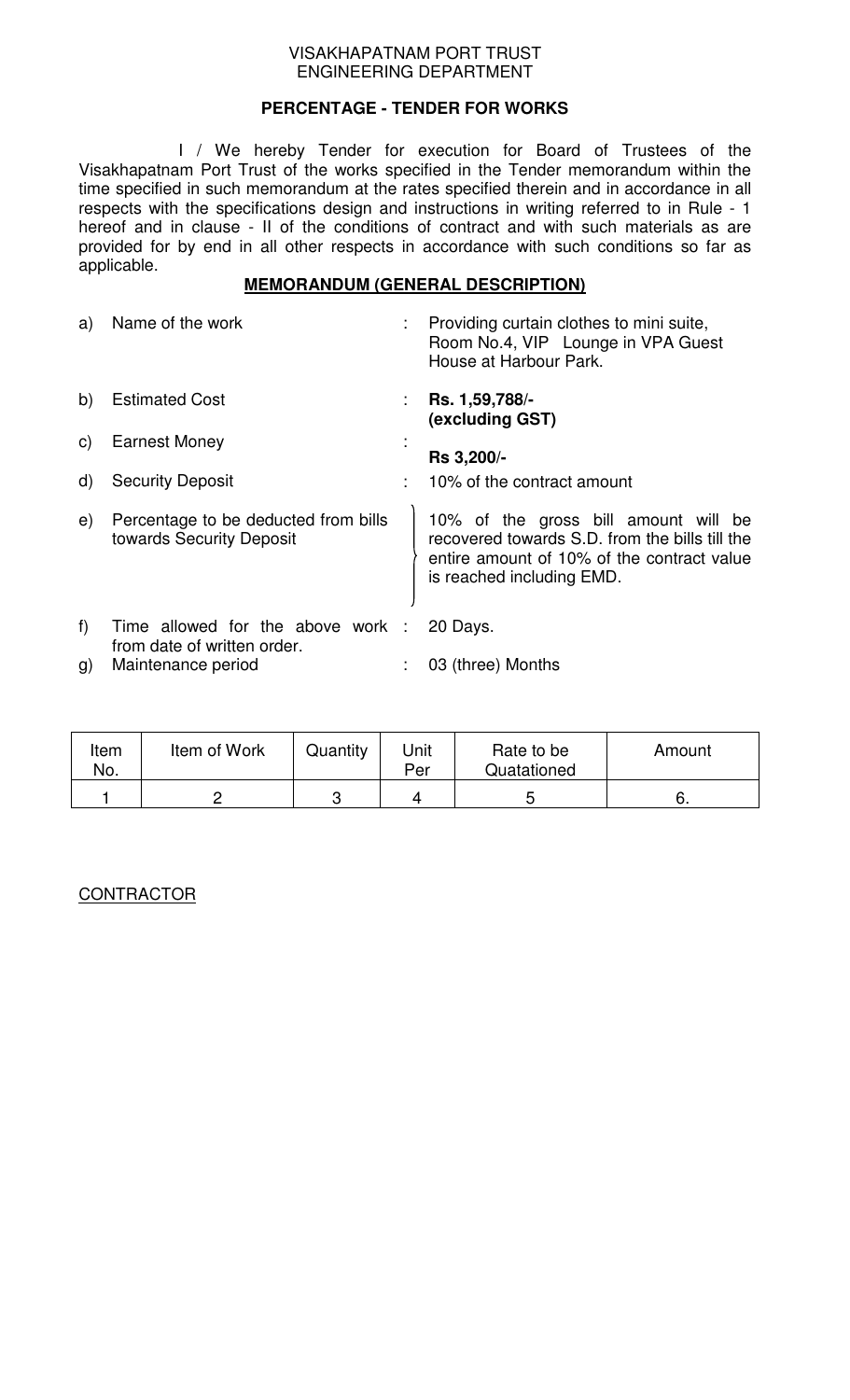Should this Tender be accepted I/We hereby agreed to abide by and fulfil all the terms and provisions of the conditions contained in the pamphlet named "GENERAL DIRECTIONS AND CONDITIONS OF CONTRACT" which have been read by me, read and explained to me so far as applicable, or in default thereof to forfeit and pay to the Board of Trustees or its successors in office the sums of money mentioned in the said conditions:

| Give particulars and Nos. strike out (a) if no<br>cash security deposit is to be taken | The sum of Rs 3,200/- is deposit with the<br>Financial Adviser and Chief Accounts<br>Officer (Port Trust) and full value of which is<br>to be absolutely forfeited by the Board or its<br>successors, in Office, without prejudice to<br>any other rights or remedies of the said<br>Board or it successors in office should I / We                                                                          |  |  |  |  |  |
|----------------------------------------------------------------------------------------|--------------------------------------------------------------------------------------------------------------------------------------------------------------------------------------------------------------------------------------------------------------------------------------------------------------------------------------------------------------------------------------------------------------|--|--|--|--|--|
| Strikeout (b) if any Cash Security Deposit<br>is taken                                 | fail to commence the work specified in the<br>above memorandum of should I / we not<br>deposit the full amount of SECURITY<br>DEPOSIT specified in the<br>above<br>memorandum in accordance with Clause I                                                                                                                                                                                                    |  |  |  |  |  |
| Receipt attached as Earnest Money (A) the                                              | (a) of the said conditions of Contract,<br>otherwise the said sum of Rs 3,200/-<br>(Rupees Three Thousand Two Hundred<br>Only) shall be retained by Government as<br>on account of such SECURITY DEPOSIT as<br>aforesaid or (b) the full value of which shall<br>be retained by BOARD on account<br>0f<br>the SECURITY DEPOSIT specified<br><i>in</i><br>Clause I (b) of the said conditions of<br>contract. |  |  |  |  |  |
| Signature of contractor before submission                                              | Dated the ------- day of -----------                                                                                                                                                                                                                                                                                                                                                                         |  |  |  |  |  |

of Tender. Signature of witness to Contractor's Witness: **Signature** 

 Address: Occupation: The above Tender is here by accepted by me on behalf of the Board of Trustees of Visakhapatnam Port Trust.

Signature of the Officer by whom accepted. Dated the ---------- day of --------------

### **CHAIRMAN** VISAKHAPATNAM PORT TRUST

The common seal of the BOARD OF TRUSTEES of the Port of Visakhapatnam has been affixed in the presence of Sri **Exercise 20** CHAIRMAN of the Board of Trustees has signed on behalf of the Board in the presence of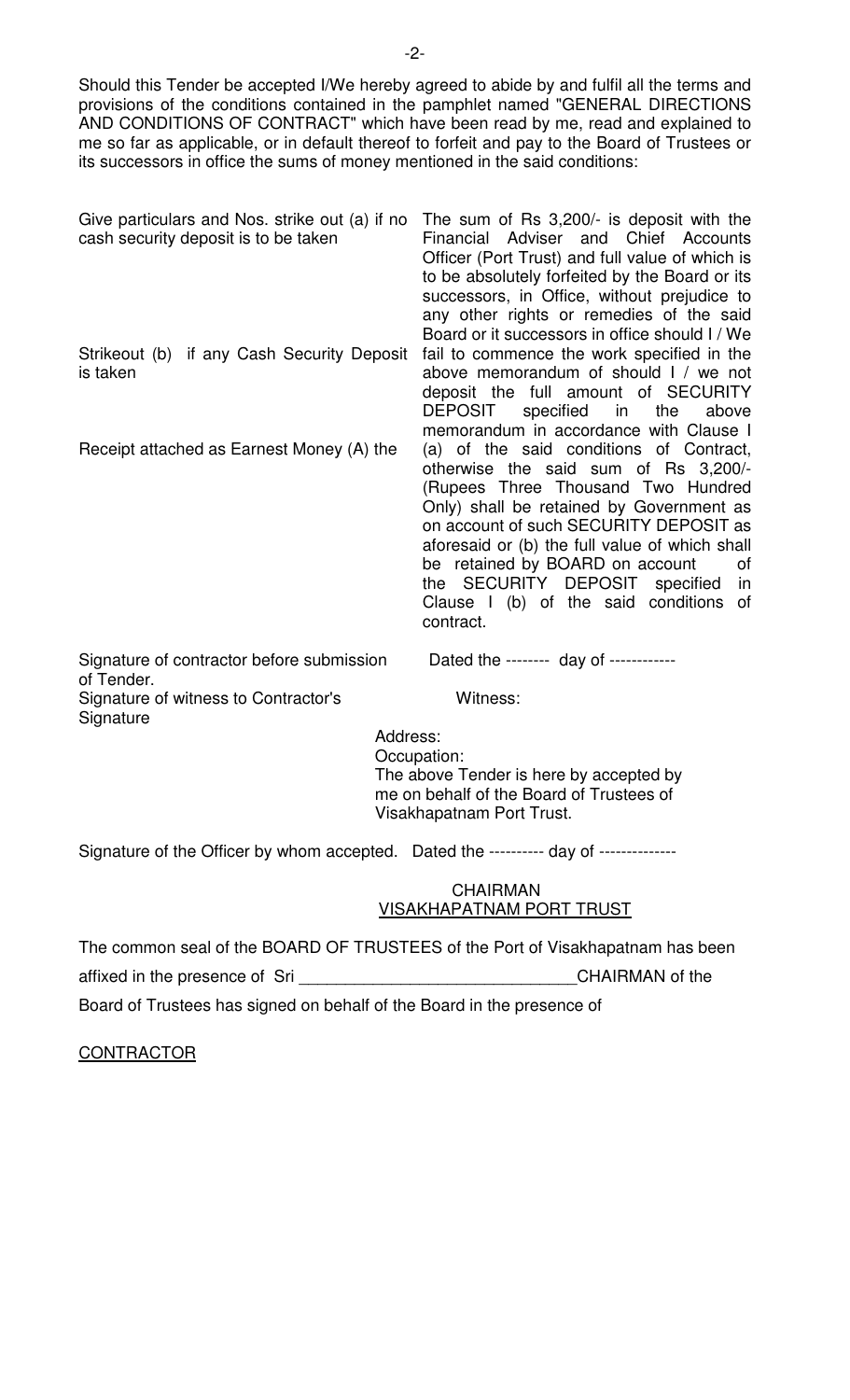## SCHEDULE 'A'

Schedule showing (approximately) the materials to be supplied by the Visakhapatnam Port Trust Board under Clause – 10 of the General Conditions of Contract to be executed and the rates at which they are "to be charged for".

NAME OF WORK: Providing curtain clothes to mini suite, Room No.4, VIP Lounge in VPA Guest House at Harbour Park.

| SL.<br>No. | Description<br>materials | of Approx. Unit<br>Quantity | Rate at which the Place of delivery<br>materials will be<br>charged to the<br>Contractor |  |
|------------|--------------------------|-----------------------------|------------------------------------------------------------------------------------------|--|
|            |                          | - NIL -                     |                                                                                          |  |

CONTRACTOR Supdt. Engineer (North)

Note: Visakhapatnam Port Trust will not supply water, cement and steel required for the work for both permanent and temporary works and the contractor himself shall procure the same.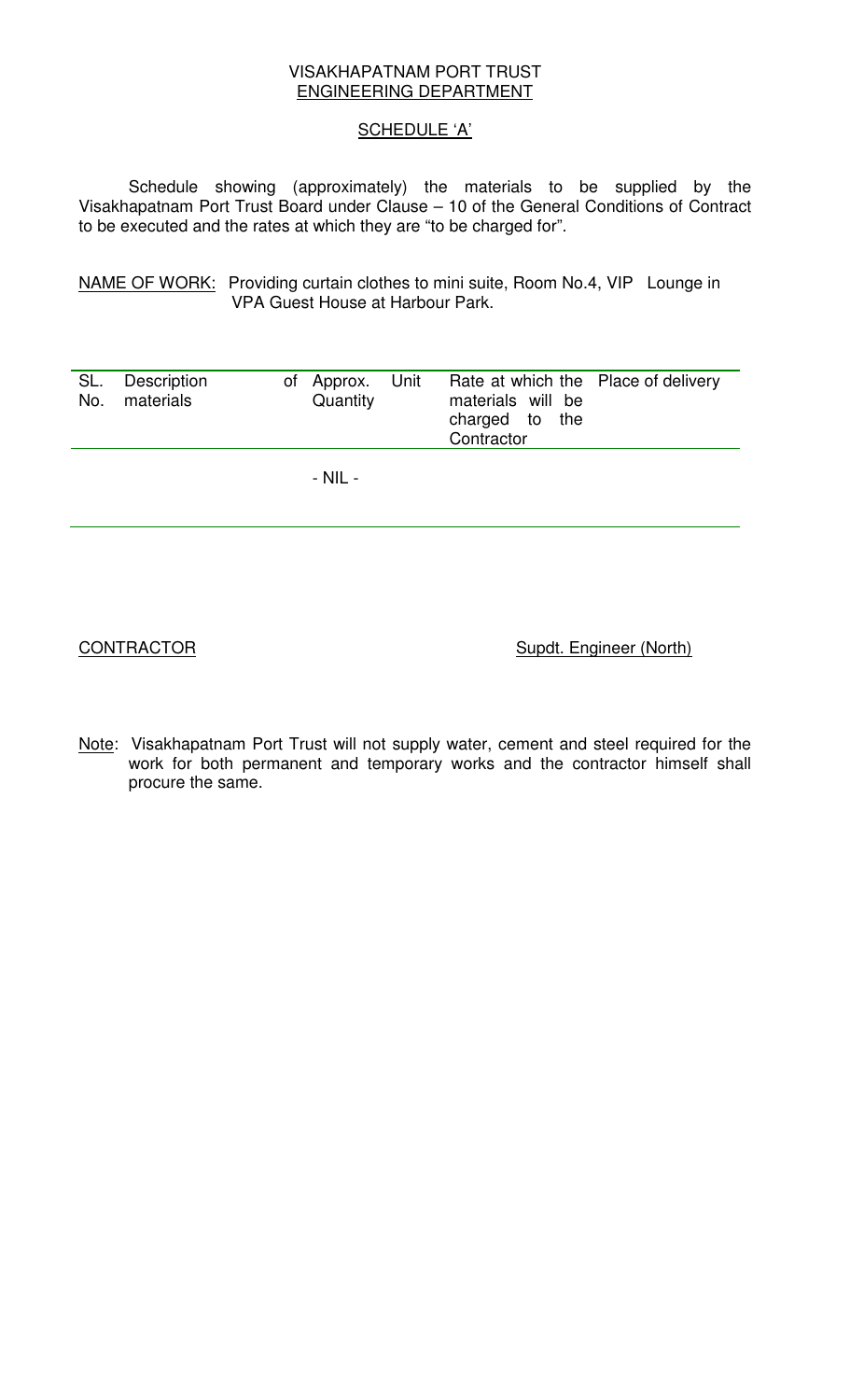NAME OF WORK: Providing curtain clothes to mini suite, Room No.4, VIP Lounge in VPA Guest House at Harbour Park.

## **SCHEDULE- B**

| SI.<br>No.                                                                                          | Description of work                                                                                                                                                                                           | Approx.<br>Qty | Unit           | Rates in<br>figures and<br>words<br>Rs.                                               | Ps. | Amount<br>Rs. |
|-----------------------------------------------------------------------------------------------------|---------------------------------------------------------------------------------------------------------------------------------------------------------------------------------------------------------------|----------------|----------------|---------------------------------------------------------------------------------------|-----|---------------|
| $\mathbf{1}$                                                                                        | Supply of curtain cloth, sheer curtain<br>cloth, lining cloth as per the selected<br>make & quality, design and fabric etc., as<br>directed by the Engineer-in-Charge,<br>complete. All labour and materials. |                |                |                                                                                       |     |               |
|                                                                                                     | a) for mini suite curtain cloth                                                                                                                                                                               | 74.00          | 1 <sub>m</sub> | 1083.50<br>(Rupees One<br>Thousand<br><b>Eighty Three</b><br>and paise Fifty<br>only) |     | 80,179/-      |
|                                                                                                     | b) for mini suite sheer curtain                                                                                                                                                                               | 74.00          | 1 <sub>m</sub> | 971.30<br>(Rupees Nine<br>Hundred<br>Seventy One<br>and paise<br>Thirty only)         |     | 71,876/-      |
|                                                                                                     | c) for mini suite lining cloth                                                                                                                                                                                | 74.00          | 1 <sub>m</sub> | 104.50<br>(Rupees One<br>hundred Four<br>and paise<br>Fifty only)                     |     | $7,733/-$     |
| Amount put to tender<br>Rs<br>(Rupees One Lakh Fifty Nine Thousand Seven Hundred Eighty Eight Only) |                                                                                                                                                                                                               |                |                |                                                                                       |     |               |
| Percentage excess/less over the amount put to Tender ____________<br>$\frac{1}{6}$                  |                                                                                                                                                                                                               |                |                |                                                                                       |     |               |
|                                                                                                     | (In words)                                                                                                                                                                                                    |                |                |                                                                                       |     |               |

**CONTRACTOR CONTRACTOR** *Supdt. Engineer (North)*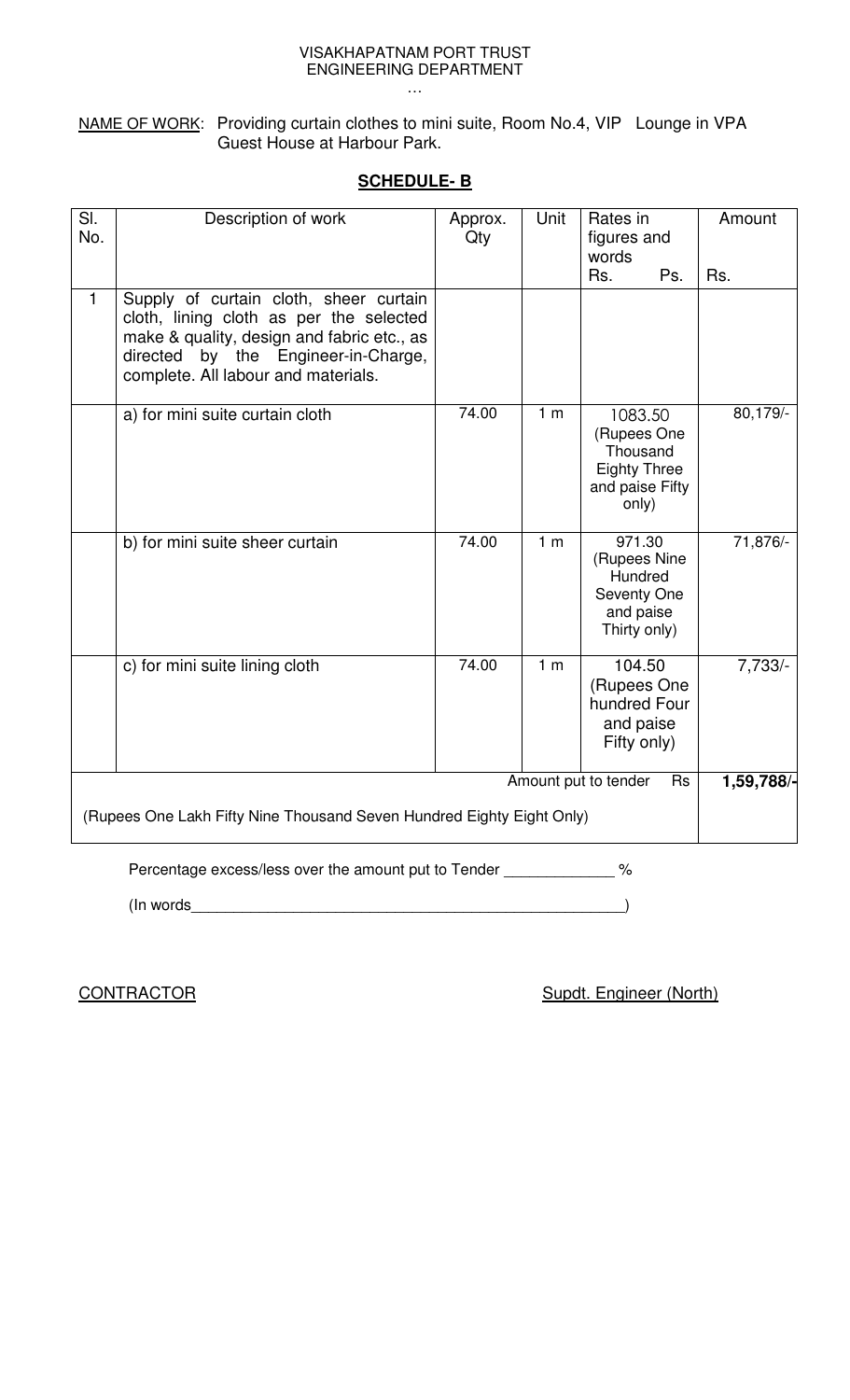NAME OF WORK: Providing curtain clothes to mini suite, Room No.4, VIP Lounge in VPA Guest House at Harbour Park.

## **SPECIAL CONDITIONS**

- 1. All materials and workmanship shall conform to the appropriate Indian Standard Specifications, published by the Bureau of Indian Standards (BIS) latest versions as applicable, specifications given in the Schedule "B" (schedule of quantities and rates) of the contract and special conditions. Standards issued elsewhere may be used if approved by the Engineer-in-charge for those items of work only for which appropriate Indian Standards do not exist. Necessary testing charges, if any, shall be borne by the contractor.
- 2. The Contractor is responsible for taking precautionary measures for the safety of the lives of the mazdoors working under him and the responsibility arising due to any mishap during the execution of work, the payment of any compensation etc. lies entirely on the part of the Contractor.
- 3. The notice inviting Tenders and General Conditions etc., shall form part of contract.
- 4. All the rules and regulations governing the Visakhapatnam Port Trust shall be applicable.
- 5. Any damages caused to Port property either directly or indirectly shall be made good by the Contractor at his own cost.
- 6. The decision of Engineer-in-charge is final in case of any technical clarification.
- 7. All defective works pointed out by the Engineer-in-charge shall be rectified by the contractor at his cost.
- 8. The percentage excess / less over total schedule amount shall be required to be typed at the end of the schedule- 'B' by the contractor.
- 9. No sales tax will be paid on account of the work.
- 10. It is the responsibility of the Contractor to see that the job entrusted is done expeditiously with safety and in time. Time is the essence of the contract.
- 11. The VPT reserves the right to withdraw any item of Tender or to cancel the subject Tender without assigning any reason.
- 12. Statutory deductions will be made from the bills.
- 13. Payment will be made according to the actual quantities of work ordered and carried out as measured by the Engineer-in-Charge. The rate entered in the contract shall be valid for any extent of variation of quantity of each individual item subject to total contract value does not get altered by more than 25%.
- 14. Any additional work required, should be carried out with the prior approval of CE / VPT or his authorized representative and will be paid extra as per mutually agreed up on.
- 15. The Standard VPT conditions, which are not mentioned, are also applicable to this work.
- 16. The Contractor has to follow the norms of IMS as the VPT is adhering to Quality management system (ISO 9001-2015), Environmental management system (ISO 14001-2015) and Occupational health & safety assessment series (OHSAS 18001- 2007) for their activities.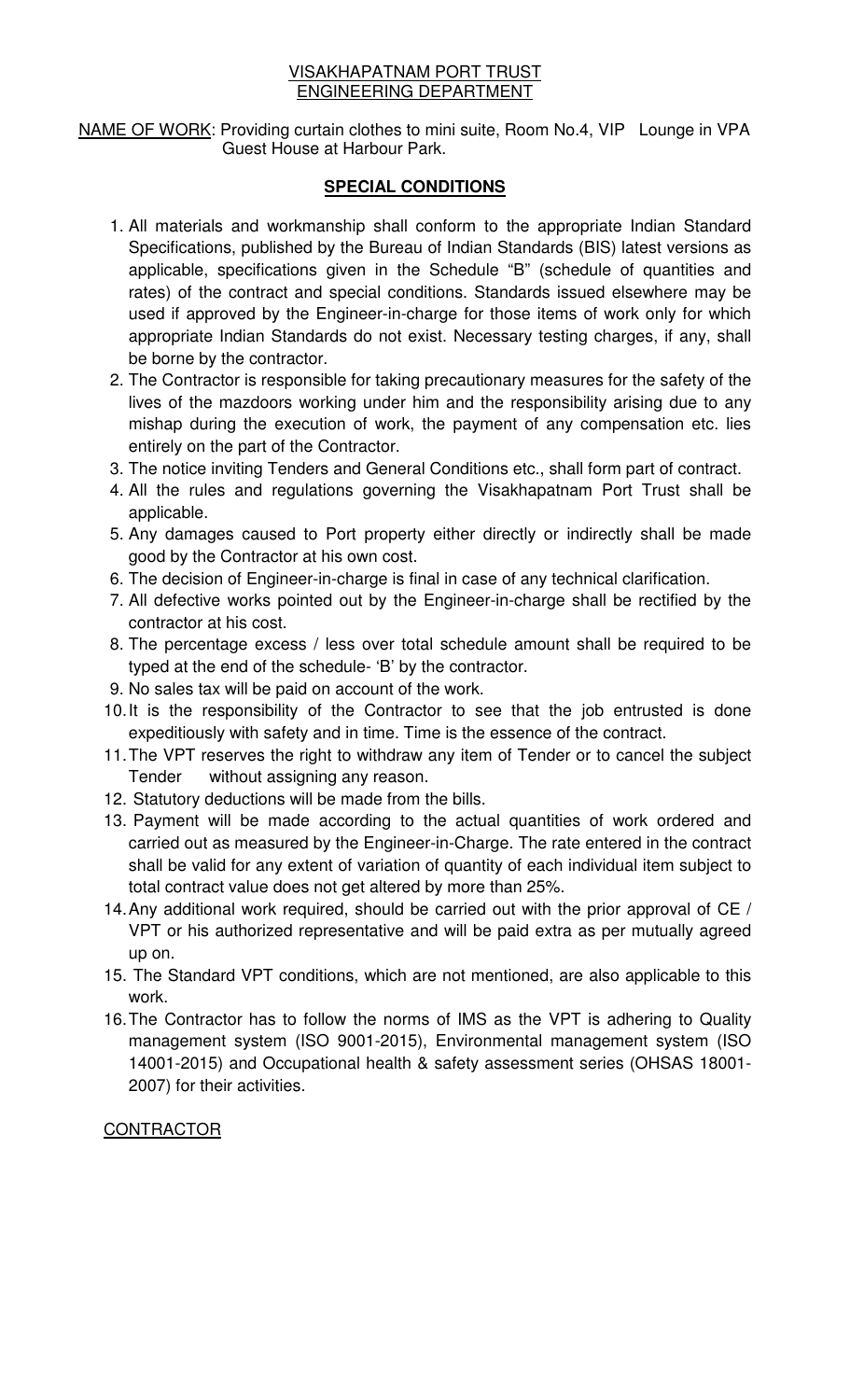- 17. The contractor / Firms while quoting Tender shall note that, no post Tender negotiation will be held with the L-1 Tenderers, except in exceptional cases, whenever it is found necessary.
- 18. If any forged / fake documents are submitted by the Tenderers, the management reserves the right to forfeit the EMD/SD besides their business dealings with VPT will be banned.
- 19. No claim will be entertained for fluctuation in market rate of any labour, materials on transportation etc., during the period of contract.
- 20. No escalation clause will be entertained at any stage of the contract.
- 21. METHOD OF MEASUREMENT:

 Standard Method: Unless stated or billed otherwise, quantities shall be measured in accordance with the Indian Standard code of practice for Measurement of Civil Engineering works I.S. 1200. The rates entered in the contract shall include whatever allowance is considered by the contractor to be necessary for waste, working area, construction slopes, batters etc.

- 22. The Tenderers are expected to carefully inspect the site of work and study the site conditions before Tendering for this work and no claim whatsoever will be entertained at a future date arising out of local working conditions and clarifications given by the department.
- 23. The Contractor shall abide by all statutory regulations, labour rules, insurance, safety codes, P.F. contribution, Minimum wages act in force and as applicable during execution of the contract and obtaining clearance from Visakhapatnam Port Trust and relevant authorities as and when required.
- 24. The Contractor should observe the prohibitory rules and regulations in force at the time of work and as revised from time to time and cause no obstructions or hindrance to the department work.
- 25. The 2% value of the Tender amount should be paid towards EMD along with submission of Tender. The EMD of 2% will form part of the total security deposit of 10% and only the balance of 8% will be recovered from the running on account bills at the rate of 10% until the balance of 8% is recovered. The Security deposit will be refunded only after satisfactory completion of the work.
- 26. The contractor shall employ a supervisor as necessary in execution of works as per requirement and as per instructions of Engineer-in-charge.
- 27. The Port working hours are from 08.30 AM to 1.00PM and from 02.00 PM to 5.30PM. Any work requiring supervision carried out by the contractor beyond working hours and holidays, the contractor shall apply in writing in advance of such work to arrange supervision.
- 28. All the eligible bidders, who are registered with NSIC/ Ministry of MSME are exempted from payment of EMD amount and Tender Document Cost subject to fulfilling of following conditions.
	- i) The Bidder should invariably submit a request letter claiming "EMD and Tender Document Cost exemption".
	- ii) The Bidder has to submit the self-certified copy of the Registration Certificate issued by NSIC/Ministry of MSME for the works/ services relevant to the "Subject Tender as per Pre-qualification criteria".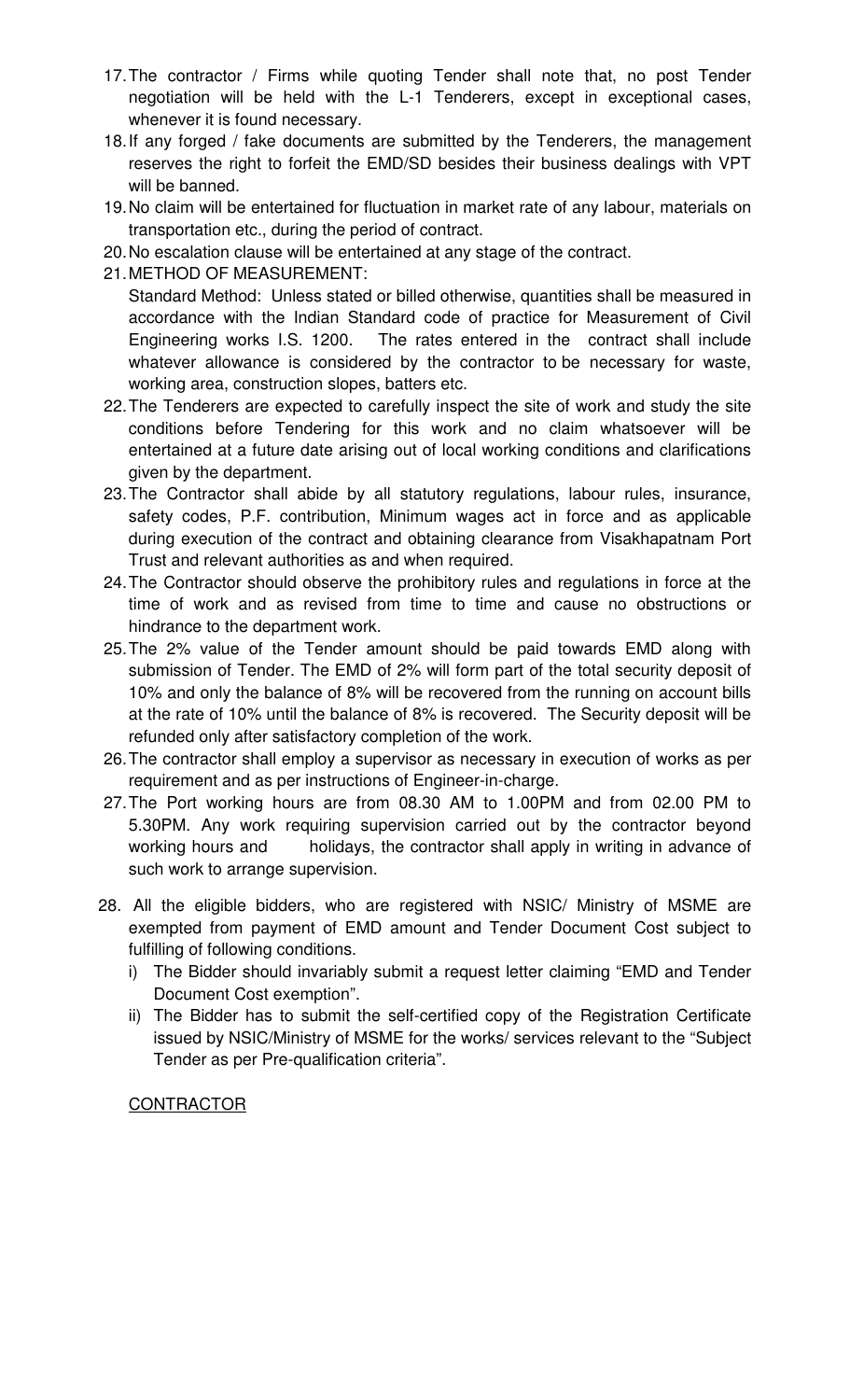- iii) The above Registration Certificate should be valid on the date of opening of the technical bid.
- iv) The Monitory limit of the Registration certificate shall be more than the "Amount put to tender". In case the monitory limit of the above Registration Certificate is less than the estimated cost (put to tender), then the above certificate will be treated as invalid for the subject Tender Value.
- v) In case the Registration Certificate issued by NSIC/ Ministry of MSME is found to be invalid (date expired) or insufficient monitory limit or irrelevant works or services ie., other than the tendered works/ services, then the above Registration certificate cannot be considered for exemption of EMD & Tender Document cost and the Bid received with treated as "Bid submitted without EMD and Tender Document Cost", which would attract disqualification under EMD & Tender Document Cost of Tender conditions as mentioned above.
- vi) In case the bid is submitted as an Indian arm of a Foreign Bidder and the eligibility criteria conditions were met thru foreign company, then the "EMD Exemption & Tender Document Cost cannot be claimed under the MSME status of Indian arm/ Subsidiary.
- vii) Copy of "Application for obtaining NSIC/MSME Registration" of pending renewal of NISC will not be entertained. Such offers will be treated as Offers received without EMD and Tender Document Cost.
- 29. The bidder will have to give a certificate that their firm or company is not having any relationship (direct / indirect) either personal or commercial with any of existing trustees of VPT.
- 30. Regular inspection of the site by the contractor / technical engineer / supervisor is required so as to plan execution of the work. Accordingly the contractor has to quote the percentage excess / less over the amount put tender.
- 31. If required, the construction agencies / Firms would provide Crèche at their camp offices / Labour work sites.
- 32. GST in respect supply of goods & services or on works contract as applicable in respect of this contract should be payable by the supplier / service provider / Contractor and port trust will not entertain any claims with effect from 01.07.2017.
- 33. According to GST Act every dealer is liable to be registered whose aggregate turn over exceeds Rs.20 lakhs for supply of goods / services / executing any works contract. Accordingly GSTIN is to be provided for participation in tender and to award the contract.
- 34. The applicable TDS as per the Central GST (CGST) Act., will be deducted as and when notified by the Government.
- 35. The rate to quote should be exclusive of GST component and payment will be made against "Tax Invoice" as prescribed under the GST Act / Rules.
- 36. The supplier / contractor is required to remit GST as per the "Tax Invoice" and file the details in GSTR1 on or before  $10<sup>th</sup>$  of the subsequent month to enable VPT to claim input tax credit otherwise the said tax invoice will be kept pending for payment.
- 37. The percentage tender bearing any inscription either to increase or decrease the percentage quoted shall not be considered and such tender will be rejected summarily.
- 38. The rate quoted shall be exclusive of GST and GST as applicable shall be extra.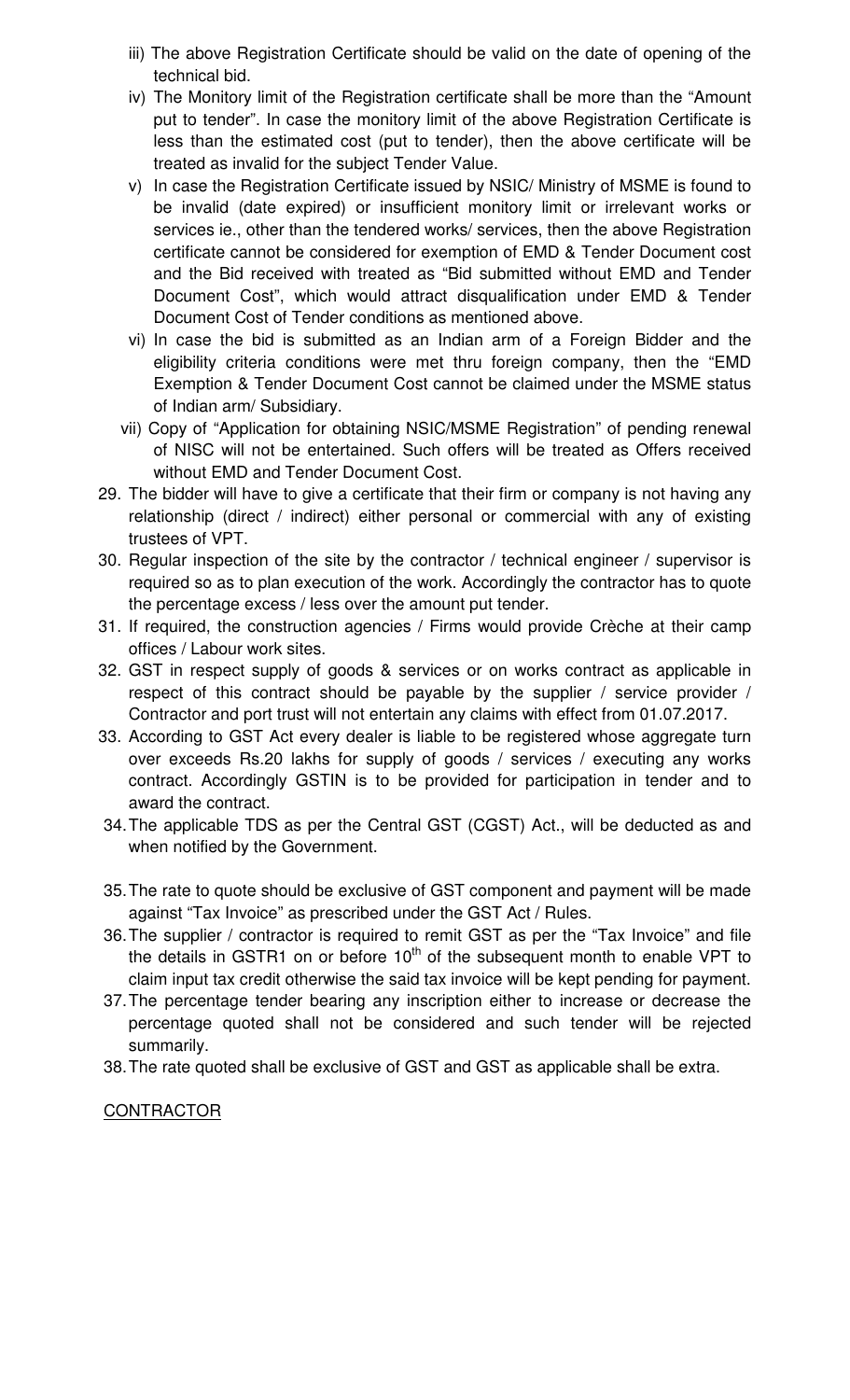- 39. The supplier / contractor shall have to provide HSN code / SAC code and the responsibility of applying the correct rate of Tax in GST regime shall be on the supplier / contractor. The supplier / contractors is not entitled for any other taxes / cesses which are subsumed in GST except for applicable GST mentioned in the Tax Invoice.
- 40. The Central excise duty, VAT and TDS on works contracts, Service tax, Octroi, Entry tax etc. which are subsumed in GST are no more applicable in the present GST.
- 41. Supplier / Contractor is to submit Tax Invoice (for taxable supplies) as per the governing provisions of GST law and all the particulars which are mandatorily required to be mentioned in Tax invoice etc. shall have to be necessarily mentioned in such Tax Invoice. The amount of GST claimed in the Tax Invoice shall be final and any future claim by the supplier / contractor shall not be entertained by VPT under any circumstances.
- 42. In case of further change in the tax structure till the date of completion of work or in case any error is noticed in the calculation of amount payable / recoverable the same shall be paid by VPT or else recovered from the bills or security deposits or any other amounts payable to the supplier / contractor.
- 43. In case the value charged / tax charged in the tax invoice is found to be less than the taxable value or tax payable in respect of such supply, the same shall not be entertained by VPT unless the supplier / contractor who has supplied such goods or services or both, shall issue to the VPT a debit note / supplementary invoice containing such particulars as may be prescribed.
- 44. The supplier of goods / services / composite supplies / works contractor has to mandatorily remit the GST collected from VPT to the Government. In case of any non-payment of GST by such supplier of goods / services / composite supplies / works contractor which has the adverse effect on the input tax credit availed by VPT if any, such amount together with interest shall be recovered from the bills / tax invoices / any other amounts payable to the supplier / contractor.
- 45. VPT is liable to deduct TDS if applicable as per the provisions of Section 51 of CGST Act from the date notified by VPT at the applicable rates.
- 46. The components viz. Labour cess, TDS as per Income tax Act 2017, Seignorage fee etc. viz. taxes / cesses which are not subsumed in GST shall be applicable as it is and there is no change in such recovery procedure and the same has to be continued.
- 47. In terms of clear provisions under Section 171 (1) of CGST Act, the supplier / contractor shall have to pass on the benefit in the form of reduction in prices in case there is any reduction in rate of tax on any supply of goods or services or the benefit of input tax credit. Accordingly, the contractor has to submit a Declaration (Declaration No.2) attached herewith.
- 48. The contractor shall be liable for authenticate verification of work men engaged in the work including obtaining proof of Aadhar Cards etc.,
- 49. The contractor shall engage experienced/ skilled workmen at the site. The contractor shall fulfill all the legal requirements regarding insurance, PF, ESI etc., to the workmen engaged in the work and shall comply all the QMS/ EMS/OHSAS existing norms of the organization.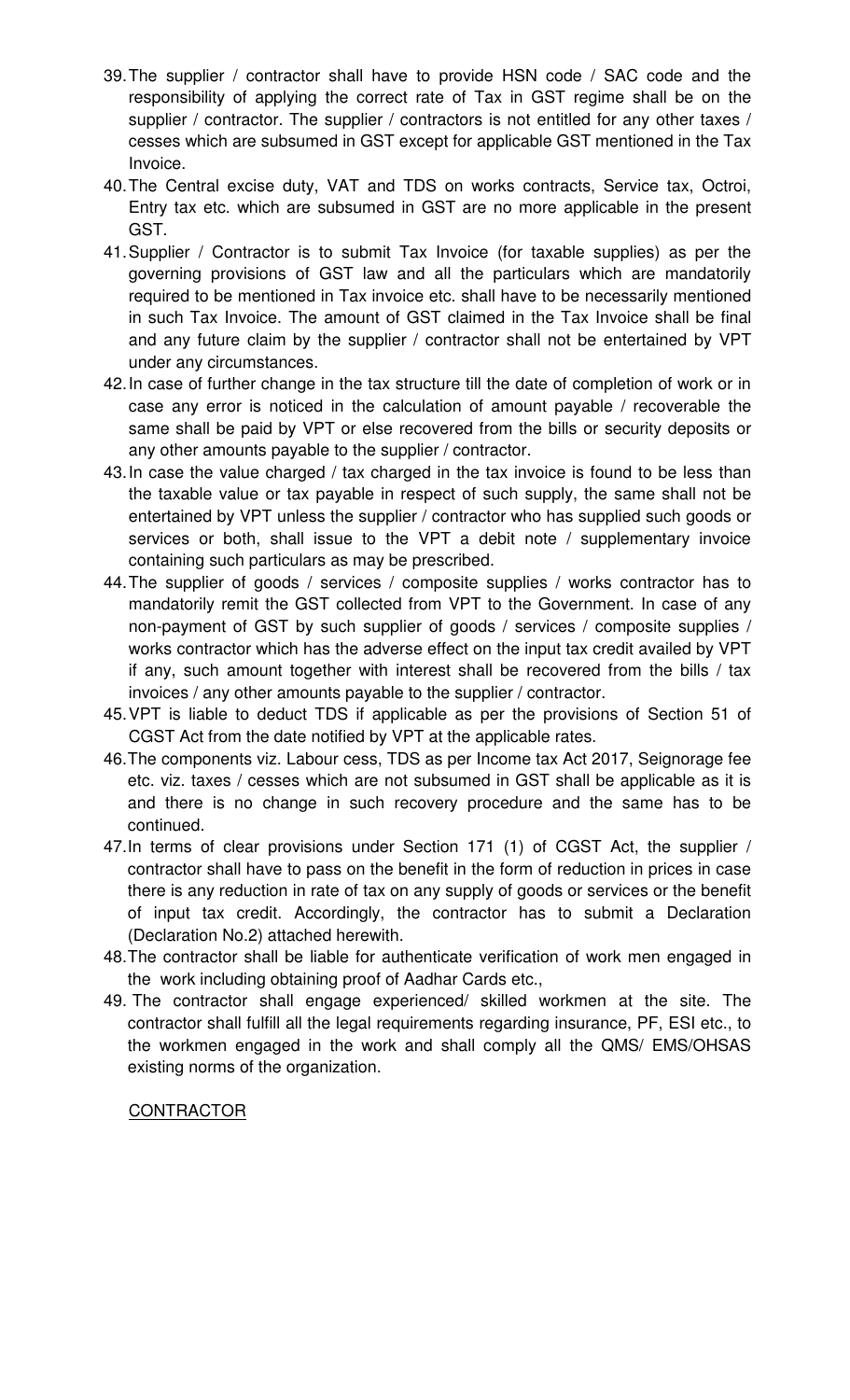- 50. The contractor shall be liable for any theft / damages occurred to the Port property due to his workmen mismanagement / carelessness / un-lawful activities etc., at site, the necessary recovery will be affected based on the actual assessment what so ever from running account bills. The Engineer-in-charge discretions the final in this regard.
- 51. If required, the construction agencies / Firms would provide Crèche at their camp offices / Labour work sites.
- 52. The contractor shall submit the proof of actual payment done (e-payment) to the workmen engaged particulars to the Engineer-in-charge for processing running account bills (payment will be made only for prescribed persons in the work).
- 53. The cost of Tender papers, EMD etc., shall be remitted/ transferred through RTGS/NEFT/Bank transfer etc., only to the Bank A/c No.30387186900, State Bank of India, Port branch, Visakhapatnam-530035, IFSC Code: SBIN0001740.
	- a) The bidders shall enclose/upload the copy of the transaction details with the details of UTR number along with tender for having remitted the tender cost & EMD failing which the tender shall be summarily rejected.
	- b) VPT shall not be liable/ responsible for any connectivity/ internet problem either with user side/ NIC/Bank, Bidders may get it verify from Bank that the requisite money has been received by VPT for the NIT in which they are participating.

CONTRACTOR Supdt. Engineer (North)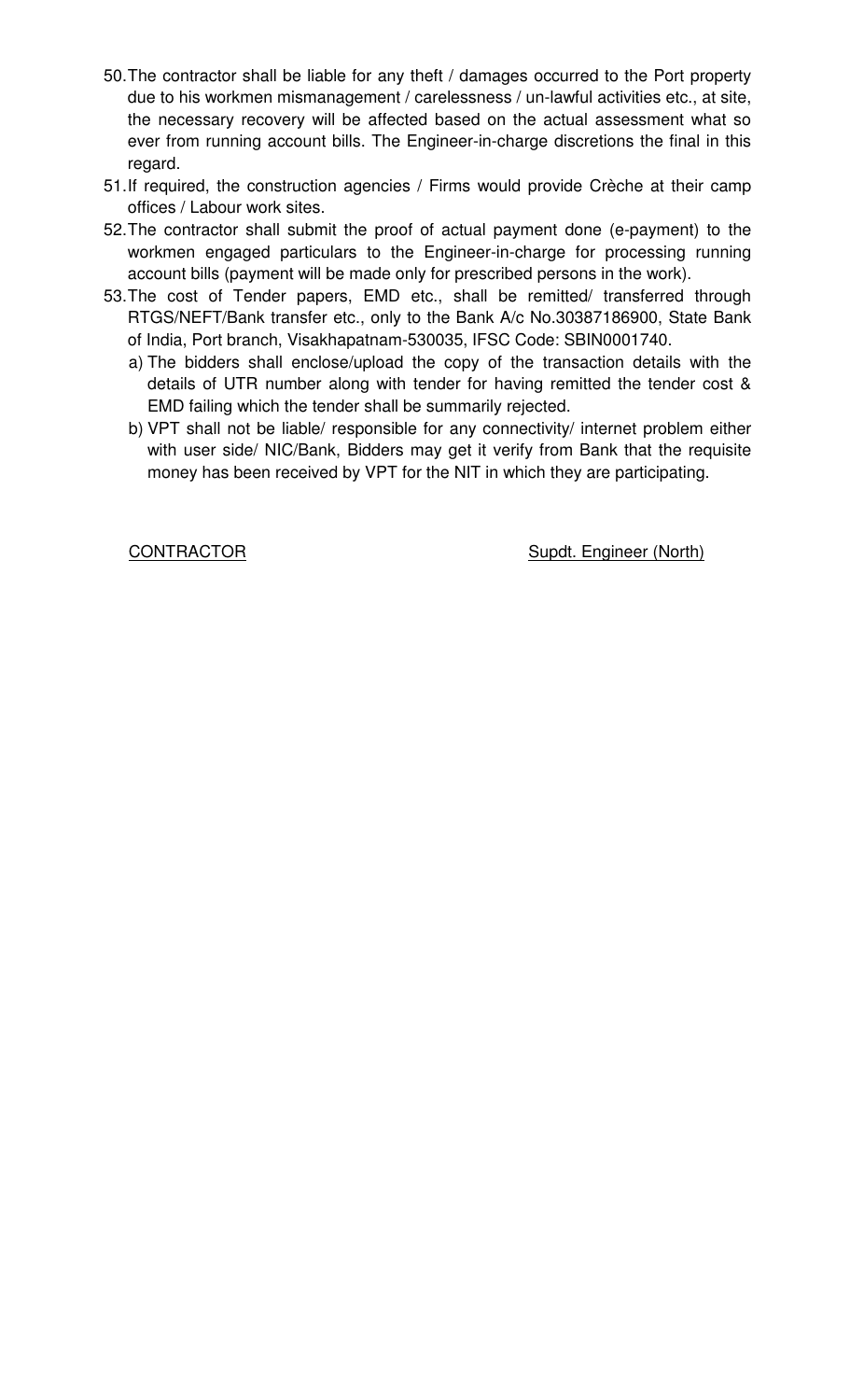…

## **D E C L A R A T I O N**

 The conditions contained in the NIT were perused and it was understood that is the condition relating to GST is concerned it was mentioned as follows:

 "According to GST ACT every dealer is liable to be registered whose aggregate turn over exceeds Rs 20 lakhs for supply of goods / services / executing any work contract accordingly GSTIN is to be provided for participation in tender and to award the contract".

 I the authorised signatory of the bidder do hereby declare and confirm that I have read and understood the NIT conditions as such I am conscious about the consequences and implications of GST on the subject work. I further declare that I am well aware of the guidelines being issued by the Govt. of India regarding GST from time to time and also the applicability of the rates and the likely variation of the same in future either upwards or downwards under the GST regime in respect of the works in VPT. I am also aware that I am bound by the policy of the Govt in this regard.

 I therefore hereby undertake and declare that I shall be liable to pay any amounts payable towards GST unconditionally without any demur and in this regard I hereby authorize VPT to recover or deduct such sum of GST from the amounts as per rules payable to Me / Our firm. I declare that the authorization hereby given is irrevocable and shall be binding on me as well as my successors, agents or person claiming any amount on my behalf.

# SIGNATURE OF THE CONTRACTOR / FIRMS NAME ADDRESS

Visakhapatnam Date.